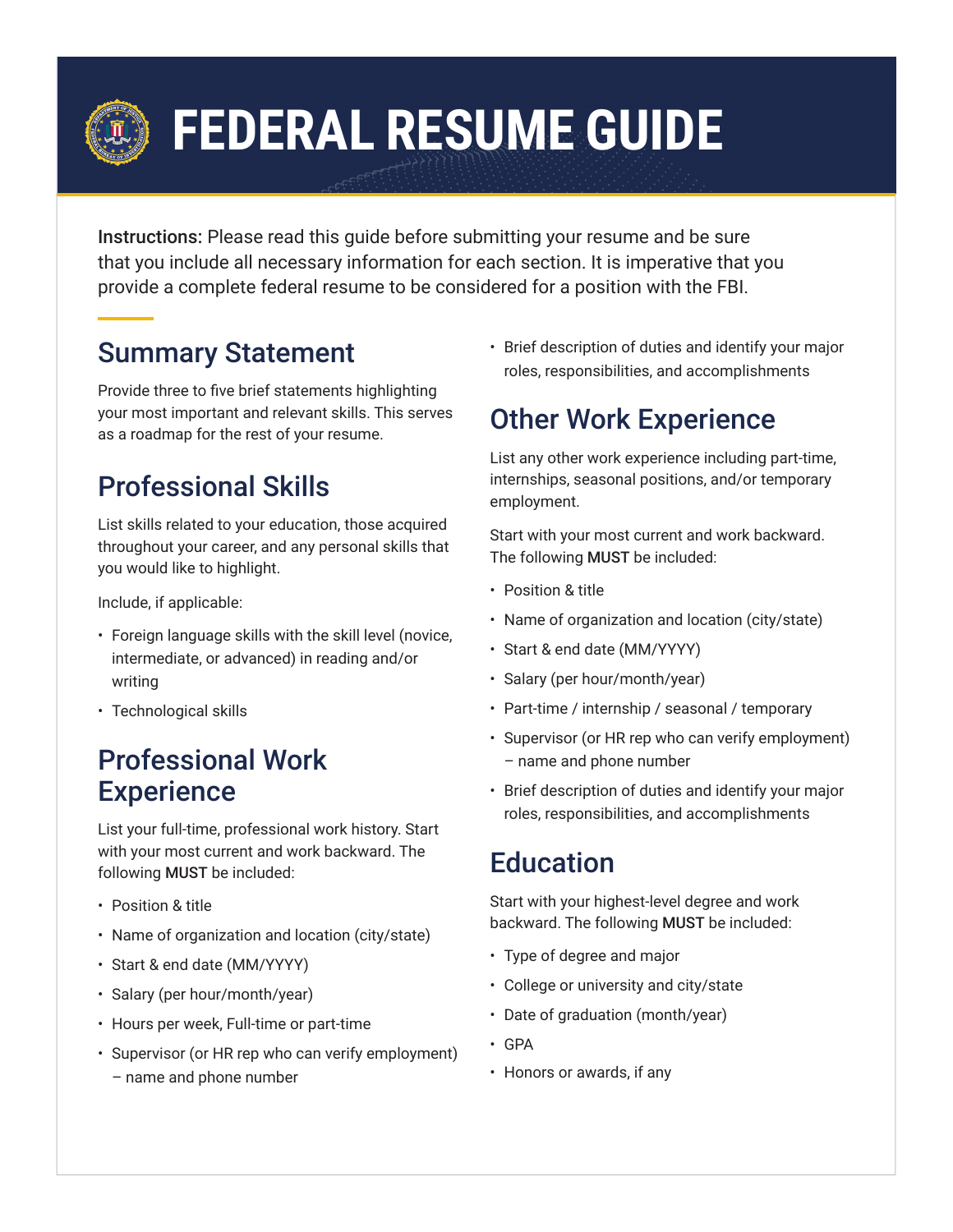### Certifications/Achievements

List any certification or licenses you currently hold. The following MUST be included:

- Name of the certification
- Organization that granted it and location (city/ state)
- Date(s) the certification is in effect (month /year)

#### **Training**

List any formal training including accreditations. The following MUST be included:

- Name of the training and location (city/state)
- Name of the sponsored organization
- Start & end date (month/year)
- Number of hours

#### Volunteer Experience/ Community Service

List any volunteer work and/or community service that may showcase any additional skills that you have acquired apart from your professional career. Start with your most current and work backward.

The following MUST be included:

- Name of organization and location (city/state)
- Start & end date (MM/YYYY)
- Brief description of duties and identify your major roles, responsibilities, and accomplishments

#### \*\*Military Applicants\*\*

Please list your military service. The following MUST be included:

- Rank/Grade/Job Title
- Start and end date, or date of expected separation (month/year)
- Branch of military (Active or Reserve)
- Unit Address
- Salary (base salary with locality, minus allowances)
- Full-time or part-time, if Reserve.
- Supervisor/First Line Leader name, title and phone number
- Veterans' Preference (see chart, next page)
- Brief description of your primary duties, identifying your responsibilities and accomplishment